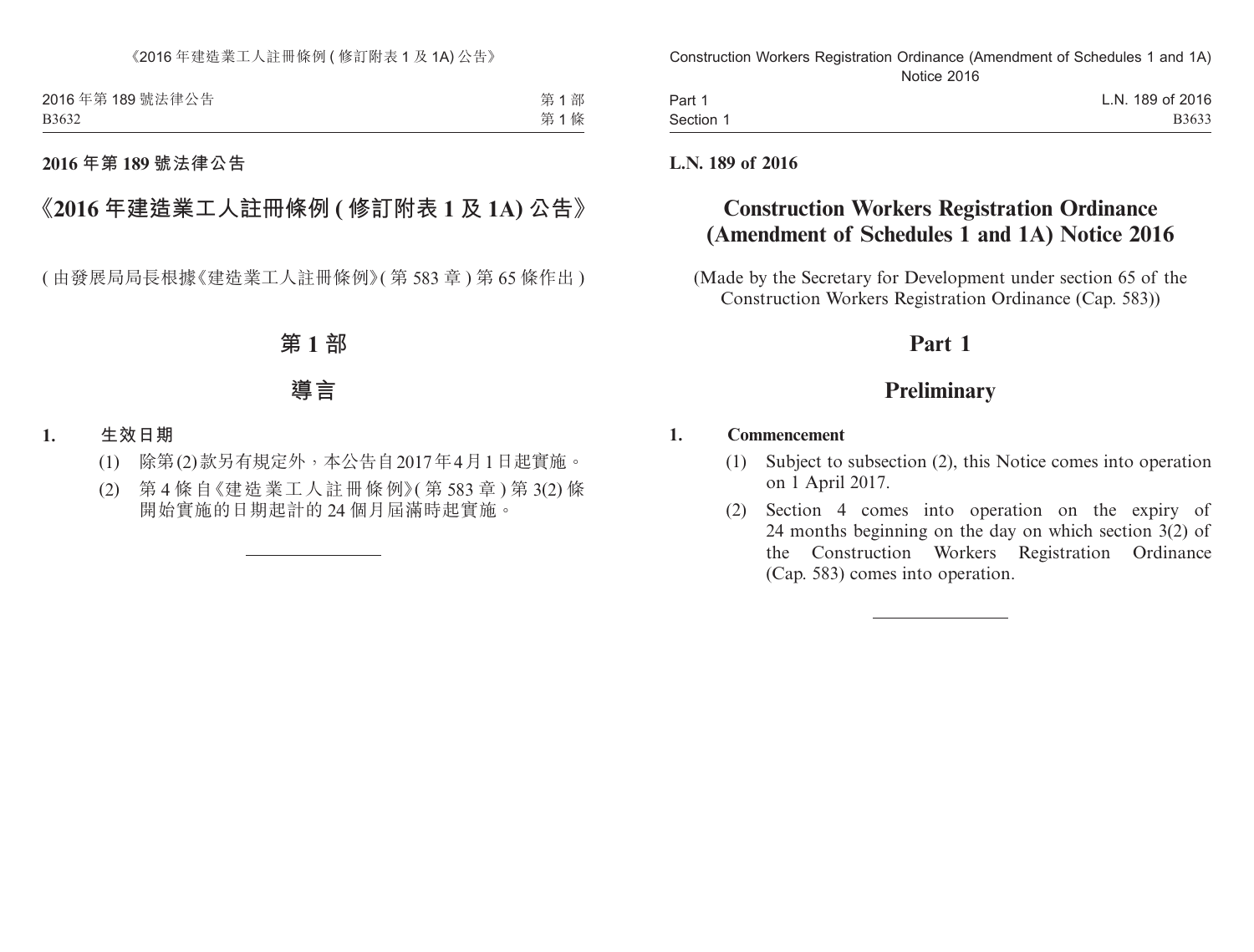第 2 部 第 2 條 2016年第189號法律公告 B3634

# **第 2 部**

# **修訂《建造業工人註冊條例》**

**2. 修訂《建造業工人註冊條例》**

《建造業工人註冊條例》(第583章)現予修訂,修訂方式列於 第 3 及 4 條。

**3. 修訂附表 1 ( 指定工種分項 )**

(1) 附表 1,在第 13 項之後——

**加入**

| 天花工技能測<br>天花工中級工 | $^{66}$ 13A. | 假天花工 | (46A) | 假天花工 | 安裝假天花 | 議會發出的假 | 議會發出的假 | 不滴用 |           |         |
|------------------|--------------|------|-------|------|-------|--------|--------|-----|-----------|---------|
|                  |              |      |       |      |       | 試證書    | 藝測試證書  |     | $\bullet$ | $\circ$ |

(2) 附表 1,在第 19 項之後——

**加入**

| $^{66}$ 19A. | 間隔(<br>金 | (62A) | 金屬<br>間隔 | 安裝金屬架及 | 議會發出的間    | 不適用 | 不適用 |  |
|--------------|----------|-------|----------|--------|-----------|-----|-----|--|
|              | 屬架<br>-  |       | 架        | 間隔嵌架   | 隔<br>金屬架) |     |     |  |
|              |          |       |          |        | 技能測試證書    |     |     |  |

(3) 附表 1,第 35 項——

**加入**

|  |         | " (131A) 強電流電纜接 接駁無通電的不超逾 | 議會發出的強電流電纜   不適用         | 不適用 |  |
|--|---------|---------------------------|--------------------------|-----|--|
|  | 駁技工 (無通 |                           | 11 千伏特的電壓電纜  接駁技工(無通電電纜) |     |  |
|  | 電電纜     |                           | 技能測試證書                   |     |  |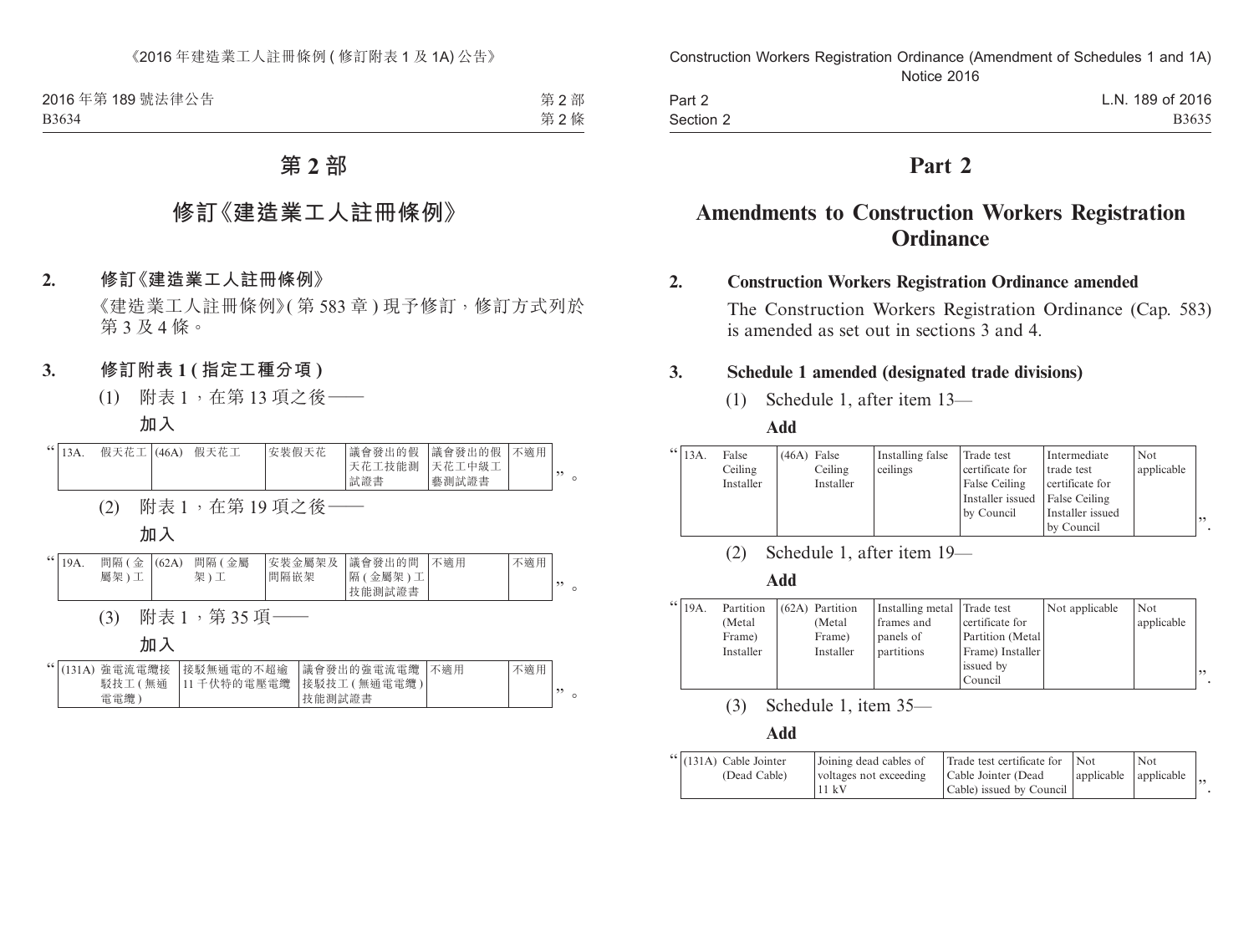第 2 部 第 4 條 2016年第189號法律公告 B3636

### **4. 修訂附表 1A ( 從事不同指定工種分項的工作 )**

- (1) 附表 1A,第 29 項——
	- **廢除**

"鋪地板工 ( 塑料地板 )"

## **代以**

- "(a) 假天花工
	- (b) 間隔 ( 金屬架 ) 工
	- (c) 鋪地板工 ( 塑料地板 )"。
- (2) 附表 1A,在第 31 項之後——

# **加入**

| 66 |     | 金屬工  | 假天花工<br>(a)<br>間隔 (金屬<br>(b)<br>架)工 |                 |
|----|-----|------|-------------------------------------|-----------------|
|    | 33. | 假天花工 | 間隔(金屬架)工                            | ,,,<br>$\Omega$ |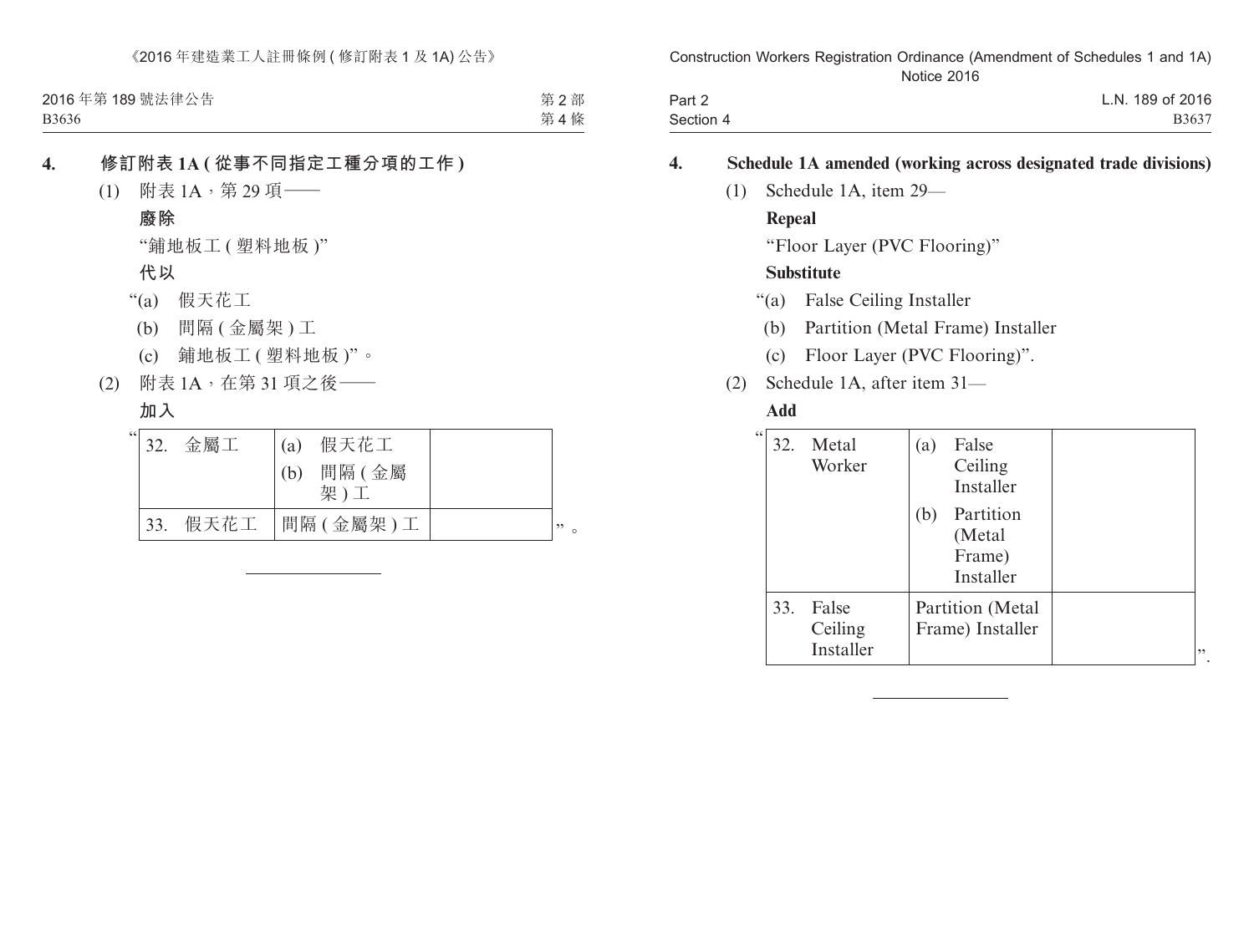2016年第189號法律公告 B3638

第3部 -- 第1分部 第 5 條

# **第 3 部**

## **過渡條文**

## **第 1 分部——禁止及規管**

## **5. 本條例第 3(2)、4、4A 及 48(1)(b) 條的適用範圍——涉及新 增工種分項的規定技能的建造工作**

- (1) 就在指明期間內進行的任何建造工作而言,如該工作涉 及某新增工種分項的規定技能,在該工作涉及該技能的 範圍內,本條例第 3(2)、4、4A 及 48(1)(b) 條並不適用。
- (2) 在本條中——
- **指明期間** (specified period) 指自本條例第 3(2) 條開始實施的 日期起計的 24 個月期間;
- **規定技能** (required skills) 就某指定工種分項而言,指本條例 附表 1 第 3 欄中與該工種分項相對之處所描述的技能;
- **新增工種分項** (newly added trade division) 指以下任何一個指 定工種分項——
	- (a) 假天花工;
	- (b) 間隔 ( 金屬架 ) 工。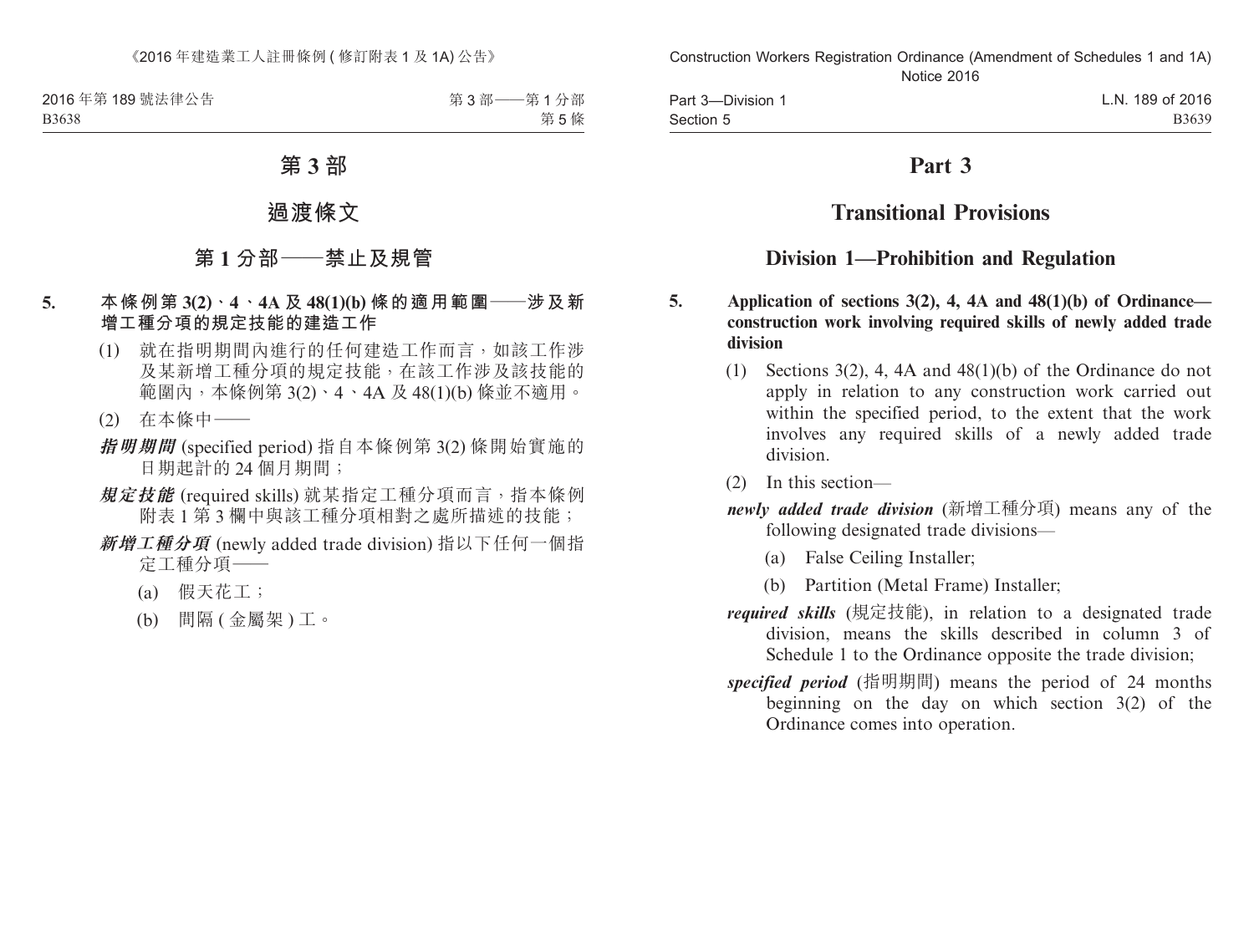《2016年建造業工人註冊條例 ( 修訂附表 1 及 1A) 公告》

第 3 部——第 2 分部 第 6 條 2016年第189號法律公告 B3640

## **第 2 分部——註冊、覆核及上訴**

#### **6. 資深建造業工人註冊為新指定工種分項的註冊熟練技工**

- (1) 儘管有本條例第 40(2) 條的規定,如註冊主任信納在 2017 年 4 月 1 日當日,某人已具備為期或合計期不少於 10 年時間的某新指定工種分項的有關經驗,註冊主任可 將該人註冊為該工種分項的註冊熟練技工。
- (2) 就第 (1) 款而言,如某人親自在建造工地,進行涉及本 條例附表 1 第 3 欄中與某新指定工種分項相對之處所描 述的任何技能的建造工作,該人即屬具備該工種分項的 有關經驗。
- (3) 意欲根據第 (1) 款註冊的人,須在 2018 年 10 月 1 日之前, 根據本條例第 39(1)(a) 條提出申請。
- (4) 如第 (3) 款所提述的申請,是在 2018 年 10 月 1 日或之後 提出的,註冊主任除非認為處理該申請屬公平合理,否 則不得處理該申請。
- (5) 在本條中——
- **新指定工種分項** (newly designated trade division) 指以下任何 一個指定工種分項——
	- (a) 假天花工;
	- (b) 間隔 ( 金屬架 ) 工;
	- (c) 強電流電纜接駁技工 ( 無通電電纜 )。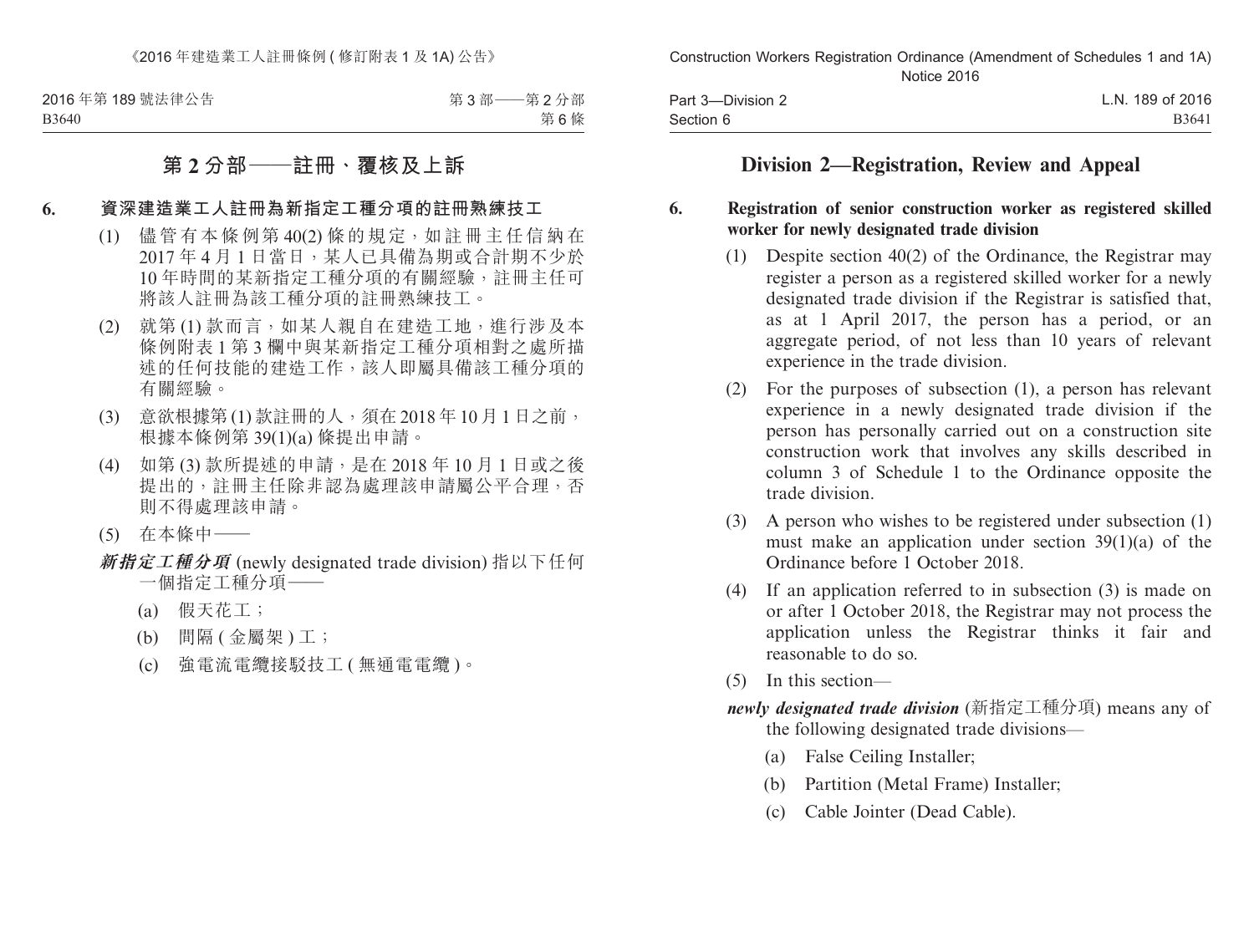2016年第189號法律公告 B3642

第 3 部——第 2 分部 第 7 條

#### **7. 根據第 6(1) 條辦理的註冊的續期**

- (1) 在符合第 (2) 款的規定下,註冊主任可根據本條例第 44 條,將根據第 6(1) 條辦理的註冊續期。
- (2) 就第 (1) 款所指的註冊續期而言——
	- (a) 本條例第 44(8)(a) 條並不適用;及
	- (b) 註冊主任須遵守第 (3) 款。
- (3) 除非註冊主任信納根據第 6(1) 條註冊的某人符合本條例 第 40(1) 條所列的註冊要求,否則註冊主任不得將該人 的註冊續期。

#### **8. 對根據第 6(1) 或 (4) 條作出的決定的覆核及有關的上訴**

- (1) 本條適用於註冊主任根據第 6(1) 或 (4) 條作出的決定所 針對的人 (**有關人士** )。
- (2) 有關人士可根據本條例第 51(1) 條,要求覆核委員會覆 核第 (1) 款所述的決定 (**原來的決定** ),猶如該項決定是 該條所述的決定一樣。
- (3) 此外,有關人士可在根據本條例第 51(7)(b) 條獲通知原 來的決定獲維持、被更改或被取代後,根據本條例第 52(1) 條, 針對註冊主任的最終決定提出上訴。
- (4) 在第 (3) 款中——
- **註冊主任的最終決定** (Registrar's final decision) 就某有關人 士而言——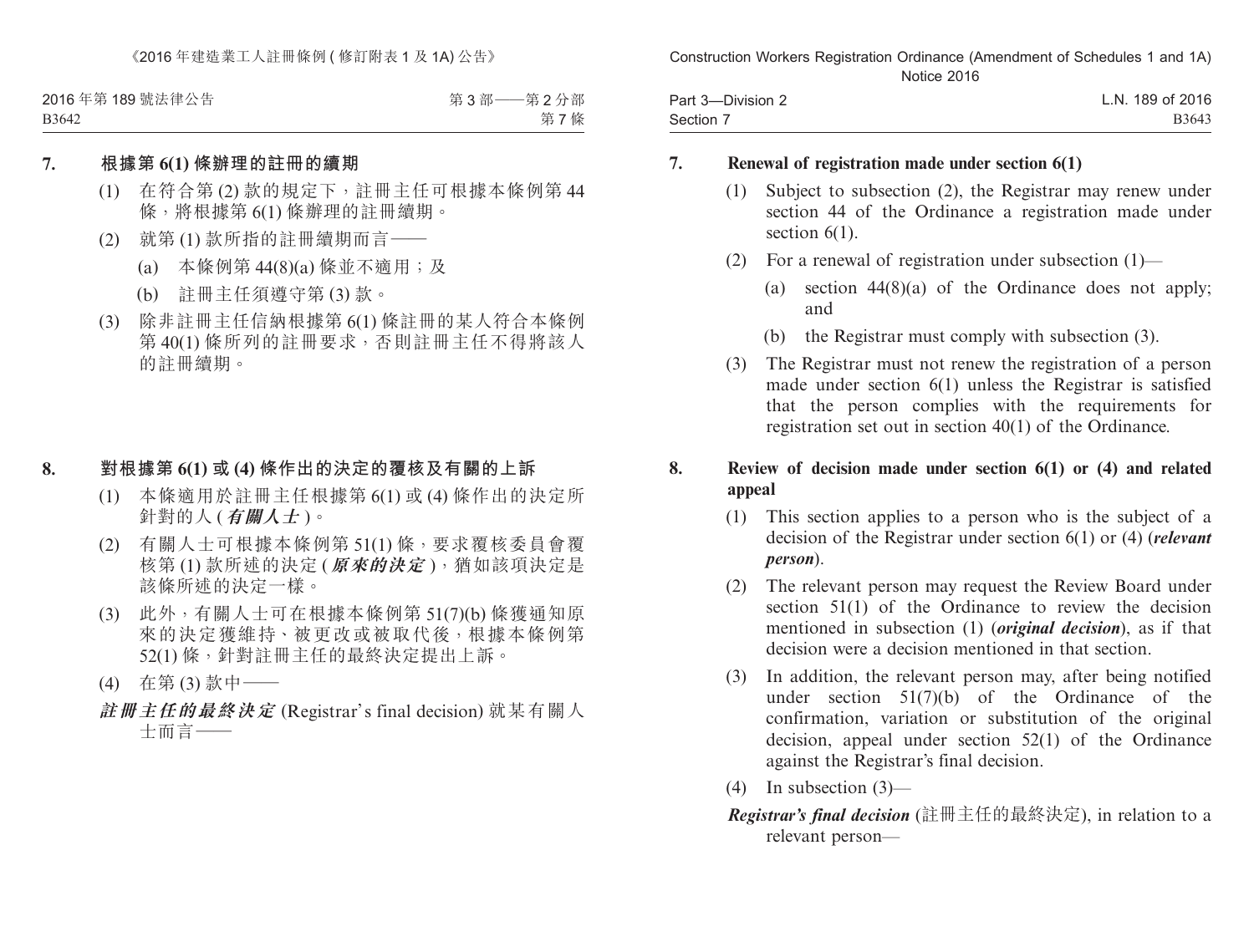《2016年建造業工人註冊條例 ( 修訂附表 1 及 1A) 公告》

2016年第189號法律公告 B3644

第 3 部——第 2 分部 第 8 條

- (a) 如該人獲通知註冊主任維持原來的決定,指原來的 決定;
- (b) 如該人獲通知註冊主任更改原來的決定,指該項經 更改的決定;及
- (c) 如該人獲通知註冊主任以另一決定取代原來的決 定,指該另一決定。

發展局局長 陳茂波

2016 年 12 月 6 日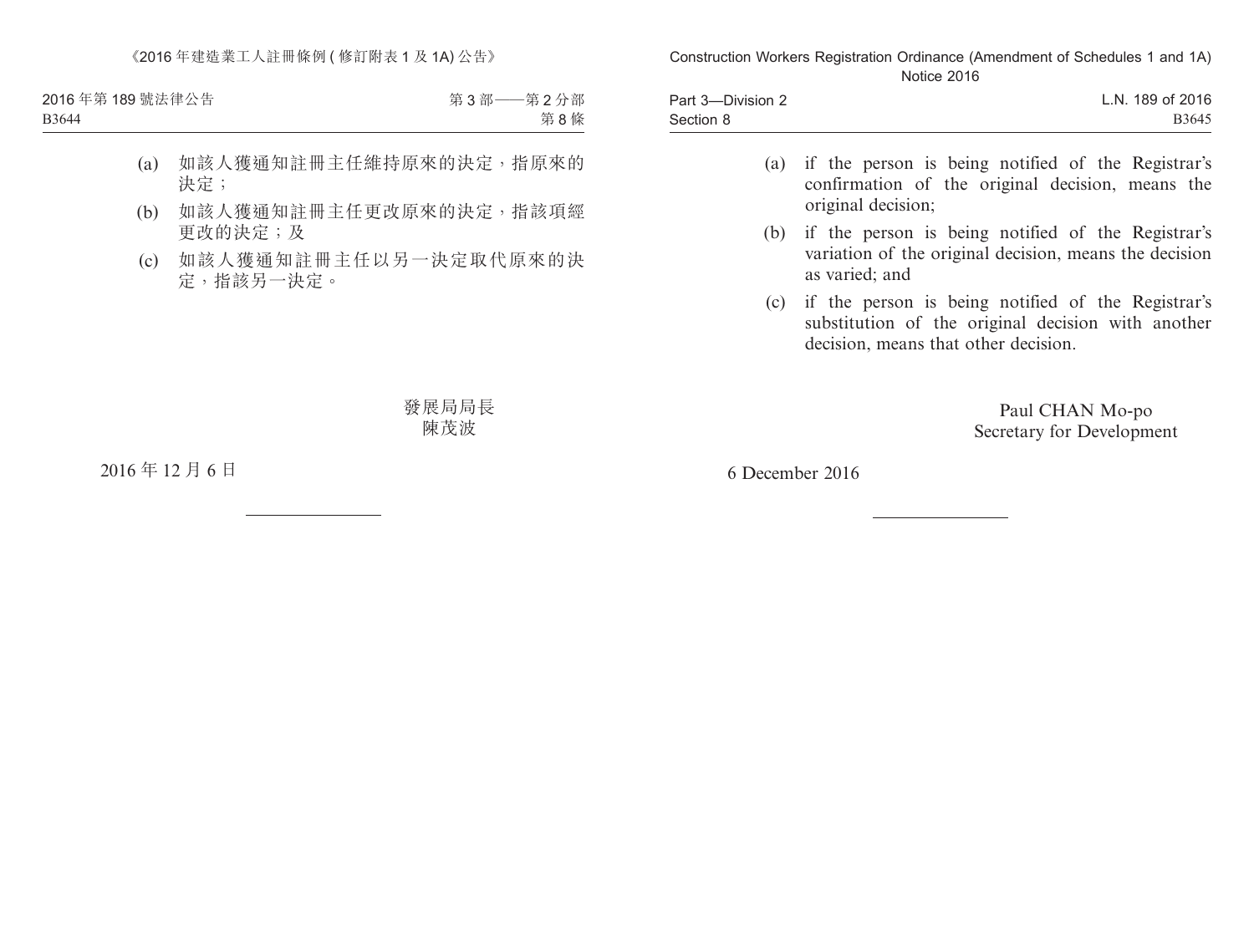2016 年第 189 號法律公告 B3646

註釋 第1段

#### **註釋**

根據《建造業工人註冊條例》(第583章)(《主體條例》),建造 業工人須按《主體條例》附表 1 第 2 欄中列出的工種分項 (**指 定工種分項** ) 註冊。現時共有 139 個指定工種分項。

- 2. 本公告修訂《主體條例》附表 1 (**附表 <sup>1</sup>**),以增加指定工種分 項數目至 142 個。在附表 1 第 2 欄中加入的 3 個工種分項為"假 天花工"、"間隔 ( 金屬架 ) 工" 及 "強電流電纜接駁技工 ( 無 通電電纜)"(見第3條)。
- 3. 附表 1 的修訂自 2017 年 4 月 1 日起實施。
- 4. 鑑於附表 1 的修訂,有需要作出過渡安排。第 3 部訂定有關 的過渡安排 ( 見第 5 至 8 條 )。
- 5. 本公告亦修訂藉《2014 年建造業工人註冊 ( 修訂 ) 條例》(2014 年 第 22 號 ) 第 36 條 加 入《主 體 條 例》的 新 附 表 1A ( **附 表 1A**) ( 見第 4 條 )。

**附註 ——**

《2014 年建造業工人註冊 ( 修訂 ) 條例》(2014 年第 22 號 ) 第 36 條自 2017 年 4 月 1 日起實施。